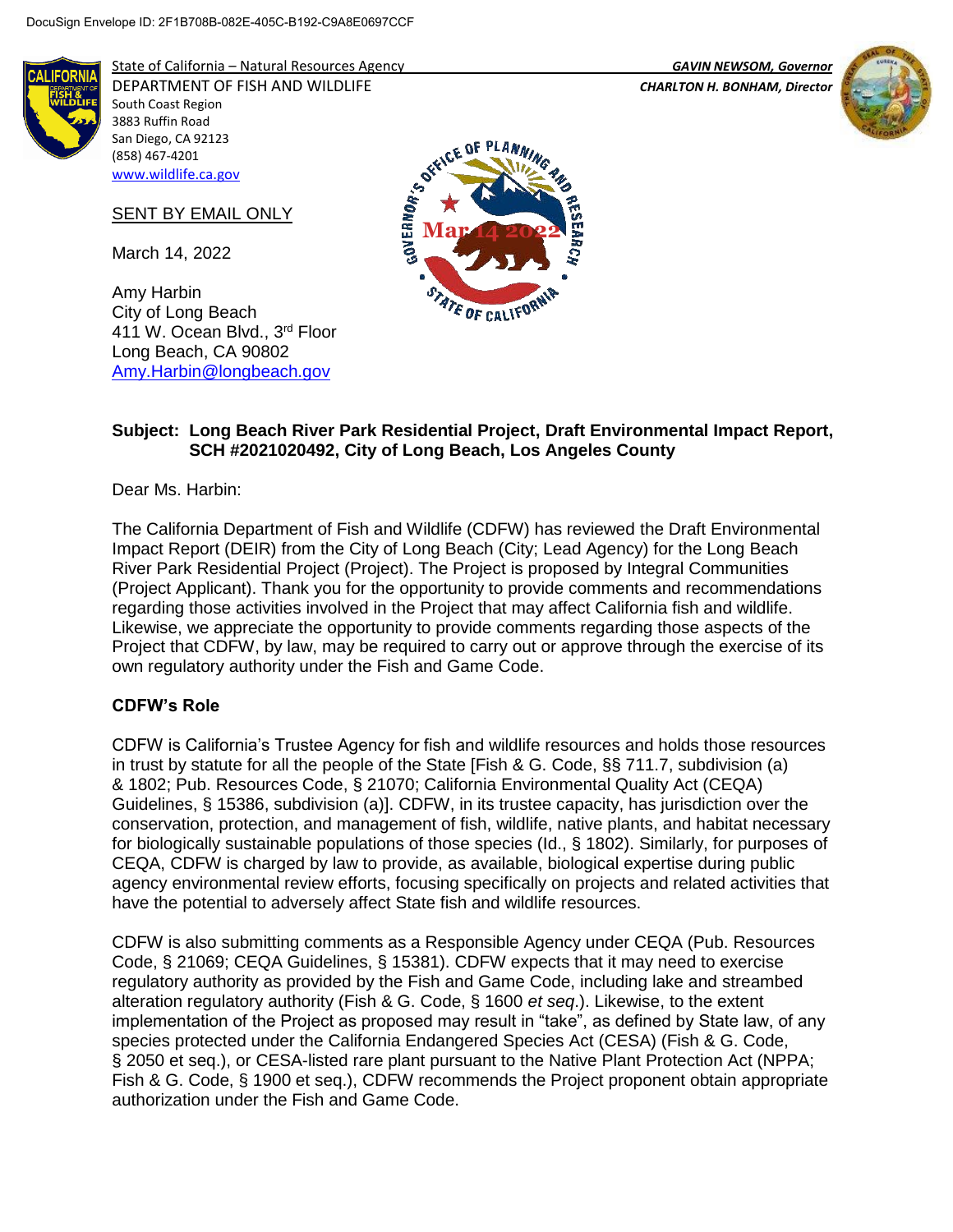Amy Harbin City of Long Beach Page 2 of 9 March 14, 2022

# **Project Description and Summary**

**Objective:** The Project proposes the development of 226 detached and attached single-family units on approximately 15 acres of the 20-acre Project site. The residential area will be developed on the southern portion of the Project site located south of Baker Street. Specifically, the residential area will consist of 74 detached single-family condominium units, 152 attached townhouse units, and 510 parking spaces. In addition, a clubhouse, recreational area, and pool will be constructed. The remaining five acres located north of Baker Street will be designated as an open space area. The open space area will include a walking trail, exercise equipment, a look-out point, butterfly garden, and open turf area to accommodate a soccer field. Landscaping will be provided throughout the entire Project site. Additional Project-related activities include grading, vegetation clearing, bioremediation, internal road construction, biofiltration basin construction, and installment of wet and dry utility infrastructure. Development of the proposed Project is anticipated to occur over the span of approximately 44 months.

**Location:** The Project is located on approximately 20 acres of vacant land on the west side of the Wrigley Heights neighborhood, in the City of Long Beach, Los Angeles County. The Project site is bounded by West Wardlow Road to the south, the Los Angeles River to the west, the San Diego 405 Freeway to the north, and Golden Avenue to the east. Assessor's Parcel Number (APNs) associated with the Project site are 7203-002-001, -005, -007, -008, -009, and -010.

#### **Comments and Recommendations**

CDFW offers the comments and recommendations below to assist the City of Long Beach in adequately avoiding and/or mitigating the Project's impacts on fish and wildlife (biological) resources. CDFW recommends the measures or revisions below be included in a sciencebased monitoring program that contains adaptive management strategies as part of the Project's CEQA mitigation, monitoring and reporting program (Pub. Resources Code, § 21081.6; CEQA Guidelines, § 15097).

# **Specific Comments**

#### **Comment #1: Inadequate disclosure of impacts on burrowing owls**

**Issue:** CDFW is concerned that burrowing owl (*Athene cunicularia*), a California Species of Special Concern (SSC), was not adequately analyzed and discussed in the DEIR. No avoidance or minimization measures were provided in the DEIR.

**Specific impacts:** Impacts to burrowing owls were not assessed in the DEIR. Project construction and activities such as vegetation removal and grading may impact wintering, breeding, and foraging habitat for the species.

**Why impact would occur:** Typical burrowing owl habitat is often dry open areas with sparse vegetation and available burrows. Although this habitat is associated with dry grasslands and agricultural land, burrowing owls have found habitat in urban settings such as golf courses or vacant lots (Urban Bird 2022). In an urban setting, burrowing owls have been known to use artificial burrows such as exposed pipes or concrete debris piles (LSA 2009). However, burrowing owls generally prefer burrows commonly dug by ground squirrels or badger dens. The Initial Study noted that the California ground squirrel (*Otospermophilus beecheyi*) was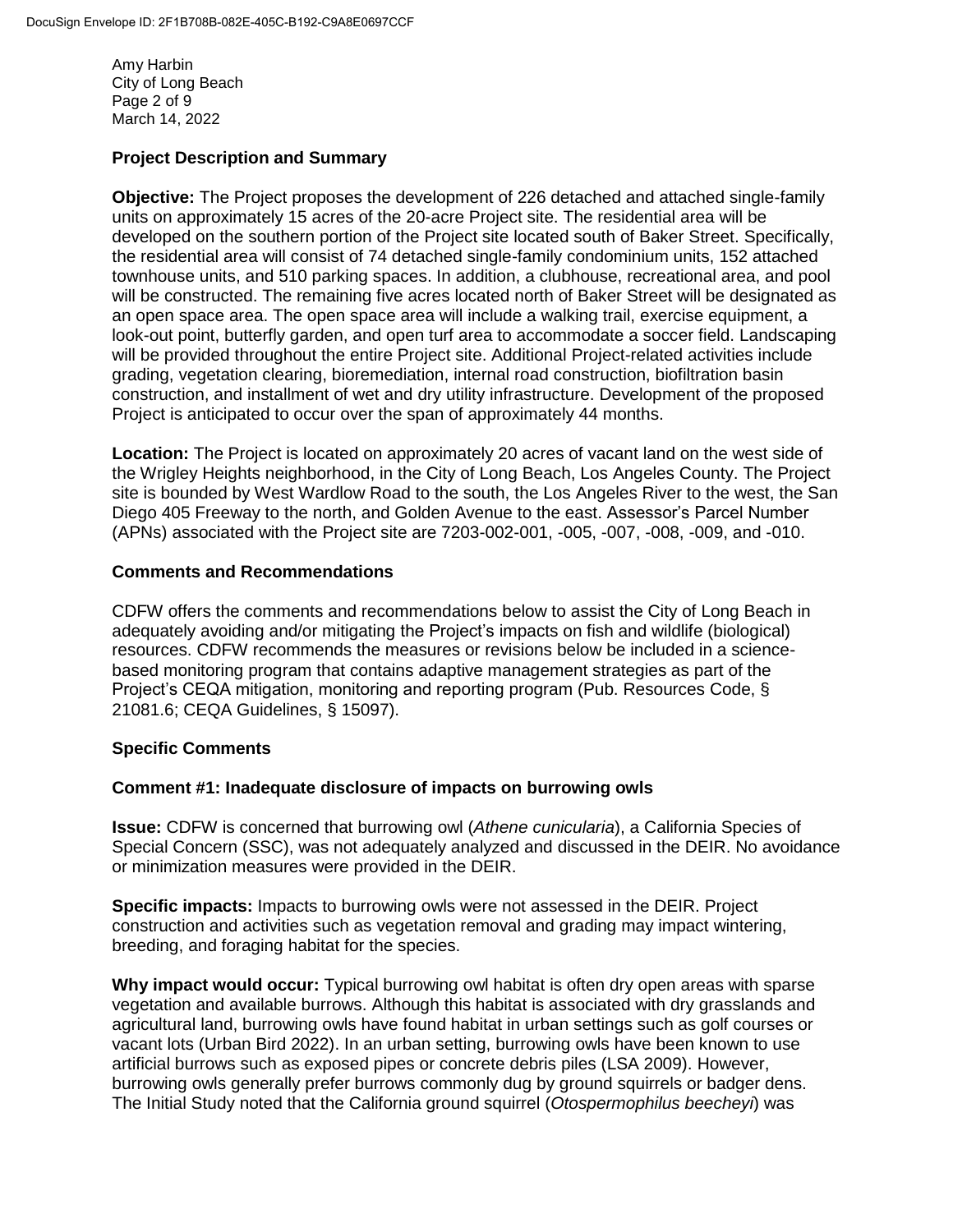Amy Harbin City of Long Beach Page 3 of 9 March 14, 2022

observed during the biological survey of the Project site. With California ground squirrel on-site, their burrows could provide potential cover sites for burrowing owls. In addition, the Biological Resources Technical Report indicated that burrowing owls could occur on the Project site for transient periods of time.

Furthermore, results from a wintering burrowing owl survey conducted along Interstate 710 freeway indicate presence of two burrows directly adjacent to the Project site (LSA 2009). In addition, burrowing owls were recently observed in vacant lots about one mile north of the Project site along the Los Angeles River (LSA 2016). The DEIR does not provide discussion or avoidance measures to minimize the impacts to burrowing owls. If a protocol-level burrowing owl survey was conducted, there is potential that species presence may be observed. Project activities without pre-construction surveys could result in injury or mortality of unidentified burrowing owl. Lastly, grading activities will result in loss of habitat if burrowing owls are present.

**Evidence impact would be significant:** A [California Species of Special Concern](https://wildlife.ca.gov/Conservation/SSC) is a species, subspecies, or distinct population of an animal native to California that currently satisfies one or more of the following (not necessarily mutually exclusive) criteria:

- is extirpated from the State or, in the case of birds, is extirpated in its primary season or breeding role;
- is listed as ESA-, but not CESA-, threatened, or endangered; meets the State definition of threatened or endangered but has not formally been listed;
- is experiencing, or formerly experienced, serious (noncyclical) population declines or range retractions (not reversed) that, if continued or resumed, could qualify it for State threatened or endangered status; and/or,
- has naturally small populations exhibiting high susceptibility to risk from any factor(s), that if realized, could lead to declines that would qualify it for CESA threatened or endangered status (CDFW 2022a).

CEQA provides protection not only for CESA-listed species, but for any species including but not limited to SSC which can be shown to meet the criteria for State listing. These SSC meet the CEQA definition of rare, threatened, or endangered species (CEQA Guidelines, § 15380). Therefore, take of SSC could require a mandatory finding of significance (CEQA Guidelines, § 15065).

Impacts to any sensitive or special status species should be considered significant under CEQA unless they are clearly mitigated below a level of significance. The Project and environmental document should be conditioned to avoid and/or mitigate for potential impacts to burrowing owl and habitat if burrowing owls are present. Inadequate avoidance, minimization, and mitigation measures for impacts to sensitive or special status species will result in the Project continuing to have a substantial adverse direct, indirect, and cumulative effect, either directly or through habitat modifications, on any species identified as a candidate, sensitive, or special-status species by CDFW.

# **Recommended Potentially Feasible Mitigation Measure(s):**

**Mitigation Measure #1:** CDFW recommends the City perform a protocol-level survey for burrowing owls adhering to survey methods described in CDFW's March 7, 2012, [Staff Report](https://nrm.dfg.ca.gov/FileHandler.ashx?DocumentID=83843&inline)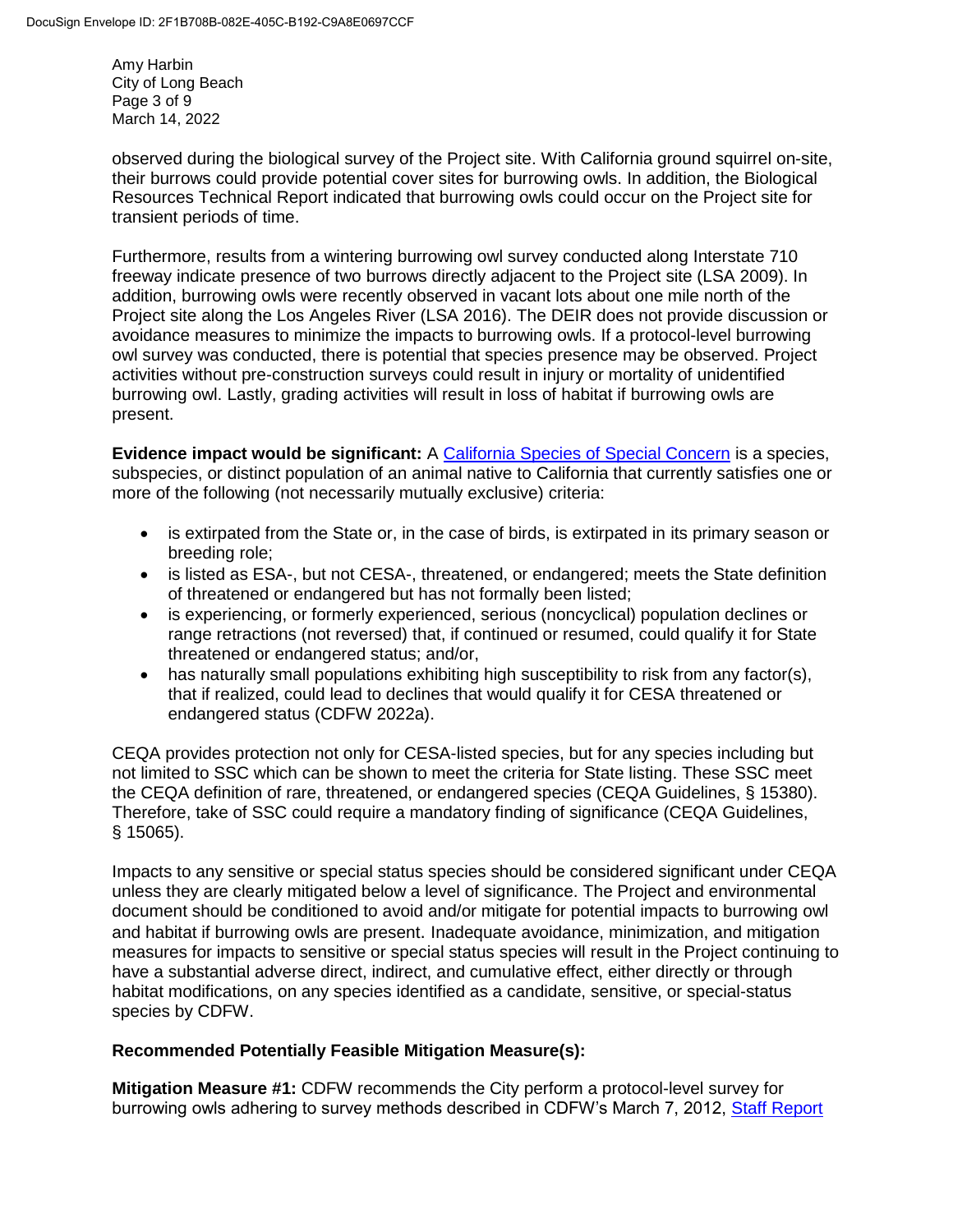Amy Harbin City of Long Beach Page 4 of 9 March 14, 2022

[on Burrowing Owl Mitigation](https://nrm.dfg.ca.gov/FileHandler.ashx?DocumentID=83843&inline) (CDFW 2012). Burrowing owl protocol surveys should be conducted by a qualified biologist on the Project site and within 100 feet (minimum) of the Project site where there is suitable habitat. In California, the burrowing owl breeding season extends From February 1 to August 31 with some variances by geographic location and climatic conditions. Survey protocol for breeding season owl surveys states to conduct four survey visits: 1) at least one site visit between February 15 and April 15, and 2) a minimum of three survey visits, at least three weeks apart, between April 15 and July 15, with at least one visit after June 15. If burrowing owls are identified, the applicant should prepare an Impact Assessment and Burrowing Owl Mitigation Plan in accordance with the 2012 Staff Report on Burrowing Owl Mitigation. The Project Applicant should contact CDFW to develop appropriate mitigation/management procedures. The applicant should submit a final Burrowing Owl Mitigation Plan to the City prior to the City issuing construction permits.

**Mitigation Measure #2:** If the Project will impact habitat supporting burrowing owls, CDFW recommends that the City require the Project Applicant to offset impacts on habitat supporting a Species of Special Concern at no less than 2:1. There should be no net loss of burrowing owl habitat. The Project Applicant should set aside replacement habitat. Replacement habitat should be protected in perpetuity under a conservation easement dedicated to a local land conservancy or other appropriate entity, which should include an appropriate endowment to provide for the long-term management of mitigation lands.

**Mitigation Measure #3:** CDFW recommends that the City require the Project Applicant to avoid using any rodenticides and second-generation anticoagulant rodenticides during Project activities.

# **Additional Recommendations**

**Moving out of Harm's Way.** The proposed Project may result in impacting habitats on and/or adjacent to the Project site that may support ground dwelling wildlife. To avoid direct mortality of ground inhabiting species, CDFW recommends that a qualified biological monitor be on-site prior to and during ground and habitat disturbing activities to move out of harm's way special status species or other wildlife of low mobility that would be injured or killed by grading or Project-related construction activities. It should be noted that the temporary relocation of on-site wildlife does not constitute effective mitigation for the purposes of offsetting Project impacts associated with habitat loss. If the Project requires species to be removed, disturbed, or otherwise handled, we recommend that the DEIR clearly identify that the designated entity shall obtain all appropriate state and federal permits.

**Data.** CEQA requires that information developed in environmental impact reports and negative declarations be incorporated into a database [i.e., California Natural Diversity Database (CNDDB)] which may be used to make subsequent or supplemental environmental determinations [Pub. Resources Code, § 21003, subd. (e)]. Accordingly, please report any special status species detected by completing and submitting [CNDDB Online Field Survey Form](https://wildlife.ca.gov/Data/CNDDB/Submitting-Data) (CDFW 2022b). The City should ensure that the Project applicant has submitted data properly, with all data fields applicable filled out, prior to finalizing/adopting the environmental document. The data entry should also list pending development as a threat and then update this occurrence after impacts have occurred. The Project applicant should provide CDFW with confirmation of data submittal.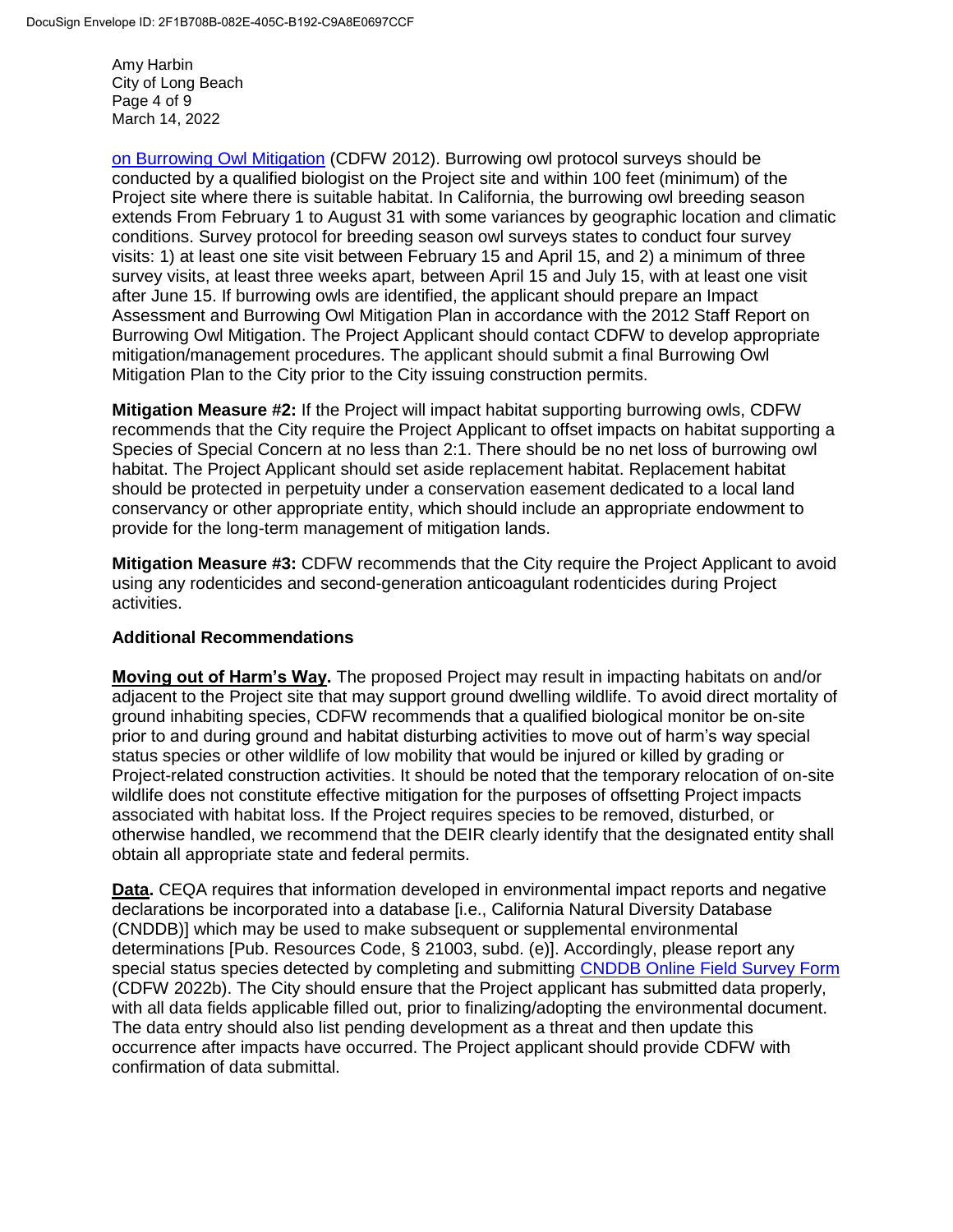Amy Harbin City of Long Beach Page 5 of 9 March 14, 2022

**Mitigation and Monitoring Reporting Plan.** CDFW recommends updating the MND's proposed Biological Resources Mitigation Measures to include mitigation measures recommended in this letter. Mitigation measures must be fully enforceable through permit conditions, agreements, or other legally binding instruments [(Pub. Resources Code, § 21081.6; CEQA Guidelines, § 15126.4(a)(2)]. As such, CDFW has provided comments and recommendations to assist the City in developing mitigation measures that are (1) consistent with CEQA Guidelines section 15126.4; (2) specific; (3) detailed (i.e., responsible party, timing, specific actions, location), and (4) clear for a measure to be fully enforceable and implemented successfully via mitigation monitoring and/or reporting program (Pub. Resources Code, § 21081.6; CEQA Guidelines, § 15097). The City is welcome to coordinate with CDFW to further review and refine the Project's mitigation measures. Per Public Resources Code section 21081.6(a)(1), CDFW has provided the City with a summary of our suggested mitigation measures and recommendations in the form of an attached Draft Mitigation and Monitoring Reporting Plan (MMRP; Attachment A).

#### **Filing Fees**

The Project, as proposed, could have an impact on fish and/or wildlife, and assessment of filing fees is necessary. Fees are payable upon filing of the Notice of Determination by the City of Long Beach and serve to help defray the cost of environmental review by CDFW. Payment of the fee is required in order for the underlying project approval to be operative, vested, and final (Cal. Code Regs, tit. 14, § 753.5; Fish & Game Code, § 711.4; Pub. Resources Code, § 21089).

#### **Conclusion**

We appreciate the opportunity to comment on the Project to assist the City of Long Beach in adequately analyzing and minimizing/mitigating impacts to biological resources. CDFW requests an opportunity to review and comment on any response that the City of Long Beach has to our comments and to receive notification of any forthcoming hearing date(s) for the Project [CEQA Guidelines, § 15073(e)]. If you have any questions or comments regarding this letter, please contact Julisa Portugal, Environmental Scientist, at [Julisa.Portugal@wildlife.ca.gov](mailto:Julisa.Portugal@wildlife.ca.gov) or (562) 330-7563.

Sincerely, -DocuSigned by:

hot life

-5991E19EF8094C3... Victoria Tang signing for

Erinn Wilson-Olgin Environmental Program Manager I South Coast Region

ec: CDFW

Erinn Wilson-Olgin, Los Alamitos – [Erinn.Wison-Olgin@wildlife.ca.gov](mailto:Erinn.Wison-Olgin@wildlife.ca.gov) Victoria Tang, Los Alamitos – [Victoria.Tang@wildlife.ca.gov](mailto:Victoria.Tang@wildlife.ca.gov) Ruby Kwan-Davis, Los Alamitos – [Ruby.Kwan-Davis@wildlife.ca.gov](mailto:Ruby.Kwan-Davis@wildlife.ca.gov) Felicia Silva, Los Alamitos – [Felicia.Silva@wildlife.ca.gov](mailto:Felicia.Silva@wildlife.ca.gov)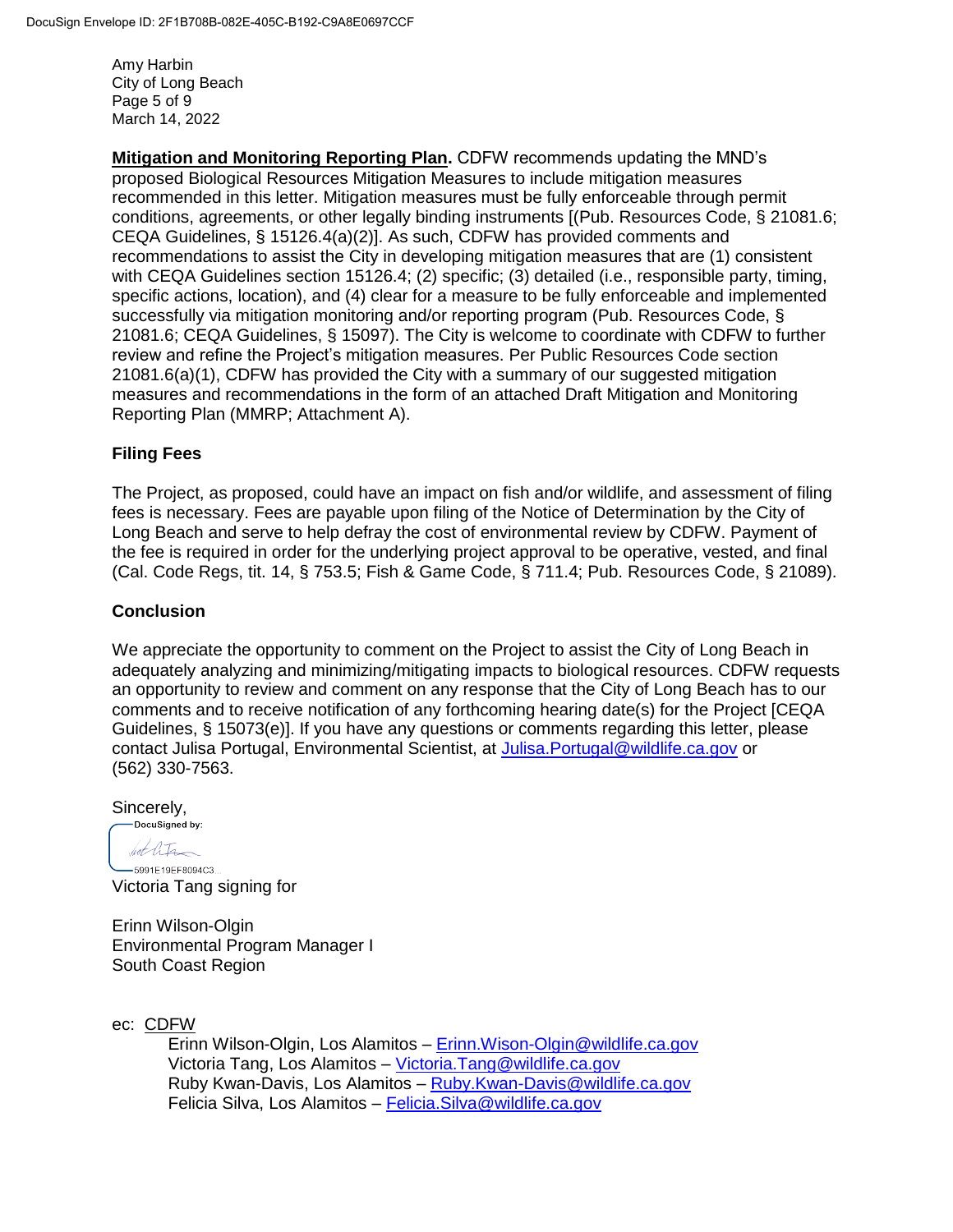Amy Harbin City of Long Beach Page 6 of 9 March 14, 2022

> Cindy Hailey, San Diego – [Cindy Hailey@wildlife.ca.gov](mailto:Cindy%20Hailey@wildlife.ca.gov) CEQA Program Coordinator, Sacramento – [CEQACommentLetters@wildlife.ca.gov](mailto:CEQACommentLetters@wildlife.ca.gov)  State Clearinghouse, Office of Planning and Research – State. Clearinghouse@opr.ca.gov

# **References:**

[CDFW] California Department of fish and Wildlife. March 7, 2012. Staff Report on Burrowing Owl Mitigation. Available at:

<https://nrm.dfg.ca.gov/FileHandler.ashx?DocumentID=83843&inline>

- [CDFWa] California Department of Fish and Wildlife. 2022. Species of Special Concern. Available from: <https://wildlife.ca.gov/Conservation/SSC>
- [CDFWb] California Department of Fish and Wildlife. 2022. Submitting Data to the CNDDB. Available at: [https://wildlife.ca.gov/Data/CNDDB/Submitting-Data.](https://wildlife.ca.gov/Data/CNDDB/Submitting-Data)
- LSA Associates Inc. 2009. Results of Phase III Wintering Burrowing Owl surveys for the I-710 Corridor Project in Los Angeles County (LSA Project No. URS0801).
- LSA Associates Inc. 2016. Results of 2015 Phase I and Phase II Burrowing Owl Surveys for the Interstate 710 Corridor Project in Los Angeles County (LSA Project No. UR0801E).
- Urban Bird Foundation. 2022. Conserving Burrowing Owls in North America. Available at: <https://urbanbird.org/our-work/programs/burrowing-owl-conservation/>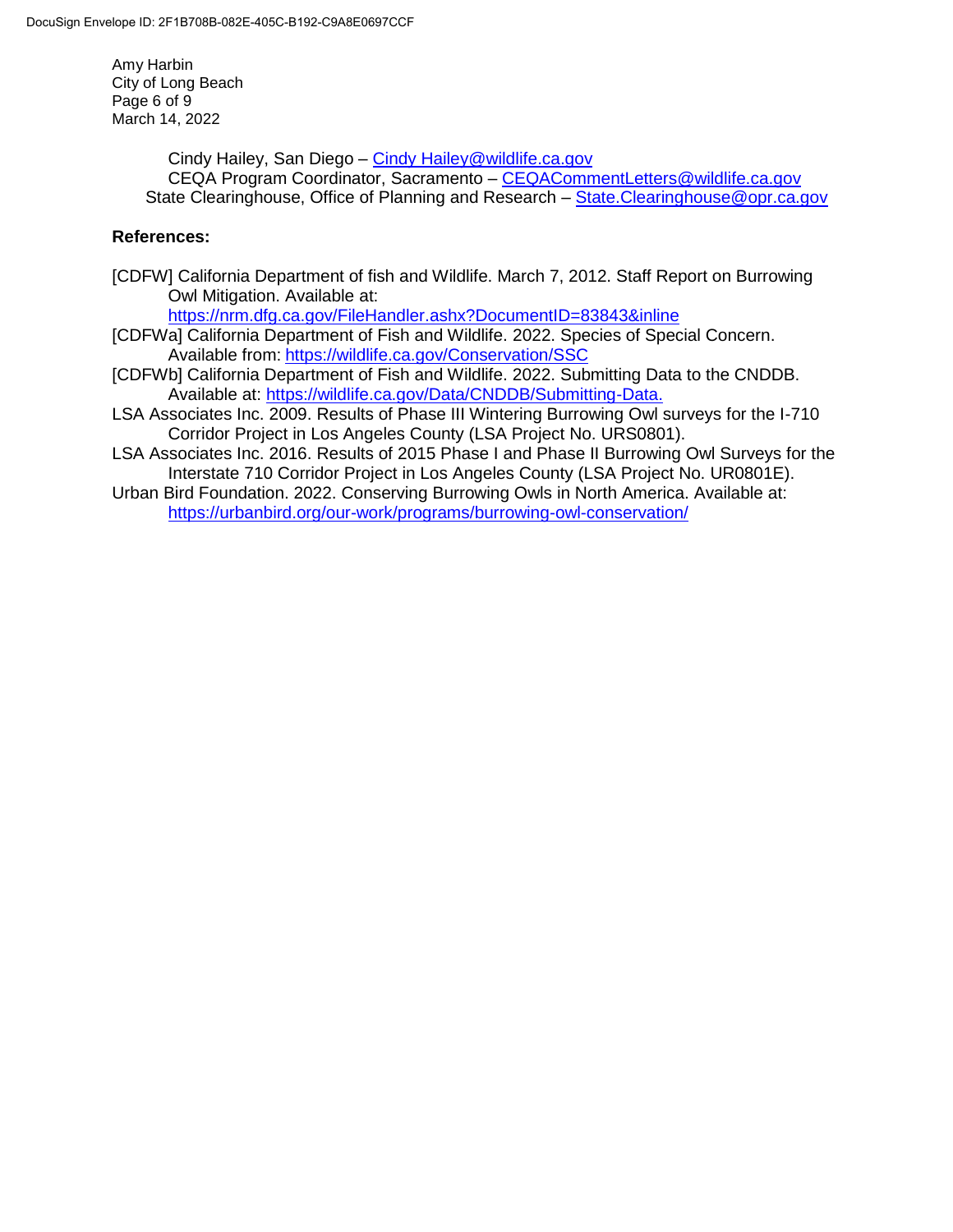

DEPARTMENT OF FISH AND WILDLIFE *CHARLTON H. BONHAM, Director*  South Coast Region 3883 Ruffin Road San Diego, CA 92123 (858) 467-4201 [www.wildlife.ca.gov](http://www.wildlife.ca.gov/)





# **Attachment A: Draft Mitigation and Monitoring Reporting Plan**

CDFW recommends the following language to be incorporated into a future environmental document for the Project.

| <b>Biological Resources (BIO)</b>                                      |                                                                                                                                                                                                                                                                                                                                                                                                                                                                                                                                                                                                                                                                                                                                                                                                                                                                                                                                                                                                                                                                                                                                                                                                                                                                                                           |                                             |                                                |  |  |
|------------------------------------------------------------------------|-----------------------------------------------------------------------------------------------------------------------------------------------------------------------------------------------------------------------------------------------------------------------------------------------------------------------------------------------------------------------------------------------------------------------------------------------------------------------------------------------------------------------------------------------------------------------------------------------------------------------------------------------------------------------------------------------------------------------------------------------------------------------------------------------------------------------------------------------------------------------------------------------------------------------------------------------------------------------------------------------------------------------------------------------------------------------------------------------------------------------------------------------------------------------------------------------------------------------------------------------------------------------------------------------------------|---------------------------------------------|------------------------------------------------|--|--|
| Mitigation Measure (MM) or Recommendation (REC)                        |                                                                                                                                                                                                                                                                                                                                                                                                                                                                                                                                                                                                                                                                                                                                                                                                                                                                                                                                                                                                                                                                                                                                                                                                                                                                                                           | <b>Timing</b>                               | <b>Responsible</b><br><b>Party</b>             |  |  |
| $MM-BIO-1 -$<br><b>Burrowing Owl</b><br><b>Survey</b>                  | The City shall perform a protocol-level survey for burrowing<br>owls adhering to survey methods described in CDFW's March<br>7, 2012, Staff Report on Burrowing Owl Mitigation. Burrowing<br>owl protocol surveys shall be conducted by a qualified biologist<br>on the Project site and within 100 feet (minimum) of the Project<br>site where there is suitable habitat. In California, the burrowing<br>owl breeding season extends From February 1 to August 31<br>with some variances by geographic location and climatic<br>conditions. Survey protocol for breeding season owl surveys<br>states to conduct four survey visits: 1) at least one site visit<br>between February 15 and April 15, and 2) a minimum of three<br>survey visits, at least three weeks apart, between April 15 and<br>July 15, with at least one visit after June 15. If burrowing owls<br>are identified, the applicant shall prepare an Impact Assessment<br>and Burrowing Owl Mitigation Plan in accordance with the 2012<br>Staff Report on Burrowing Owl Mitigation. The Project Applicant<br>shall contact CDFW to develop appropriate mitigation and<br>management procedures. The applicant shall submit a final<br>Burrowing Owl Mitigation Plan to the City prior to the City<br>issuing construction permits. | Prior to finalizing<br><b>CEQA</b> document | City of Long<br>Beach/<br>Project<br>Applicant |  |  |
| $MM-BIO-2 -$<br><b>Species of Special</b><br><b>Concern Mitigation</b> | If the Project will impact habitat supporting burrowing owls,<br>CDFW recommends that the City require the Project Applicant<br>to offset impacts on habitat supporting a Species of Special<br>Concern at no less than 2:1. There should be no net loss of<br>burrowing owl habitat. The Project Applicant should set aside                                                                                                                                                                                                                                                                                                                                                                                                                                                                                                                                                                                                                                                                                                                                                                                                                                                                                                                                                                              | Prior to finalizing<br><b>CEQA</b> document | City of Long<br>Beach/<br>Project<br>Applicant |  |  |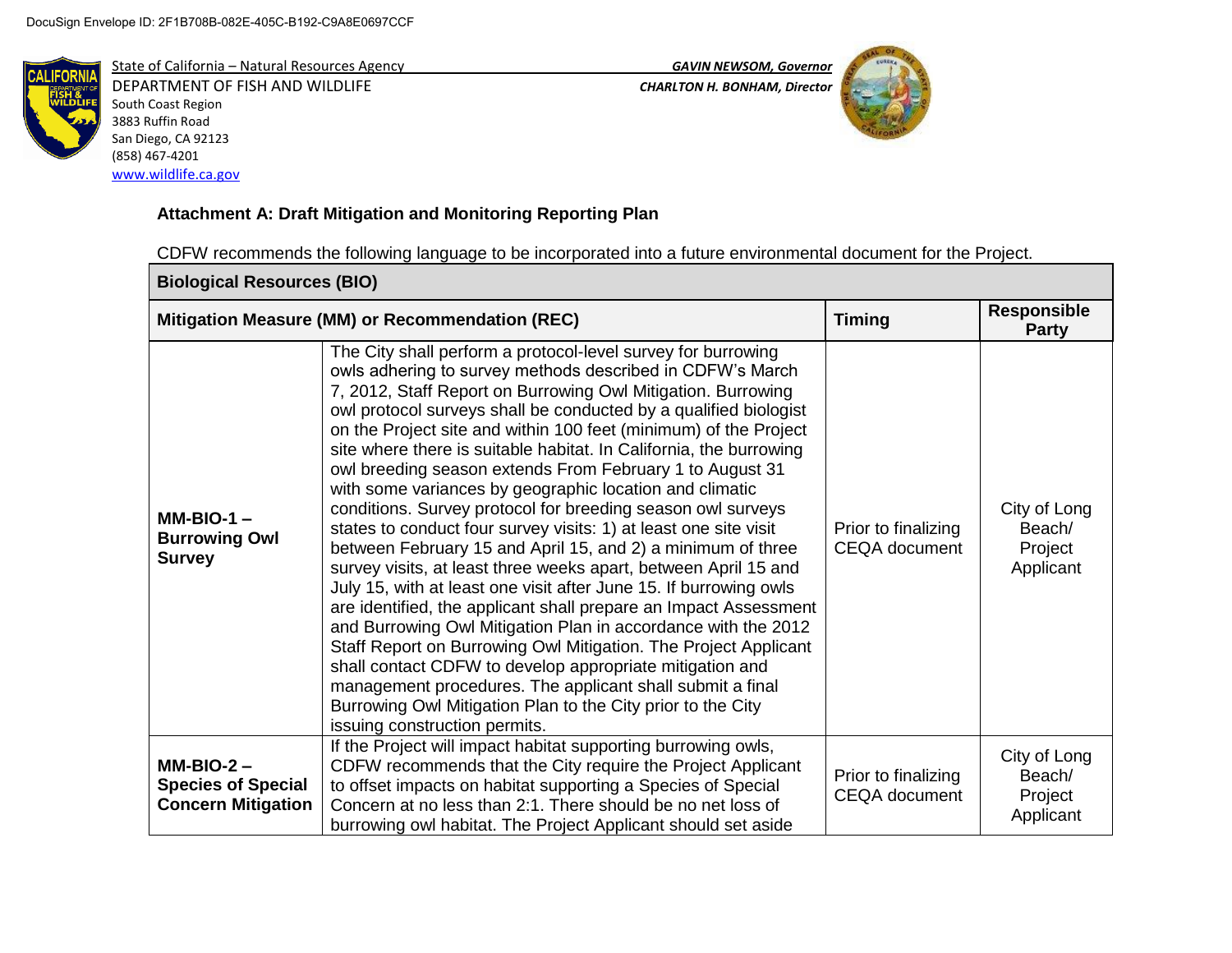Amy Harbin City of Long Beach Page 8 of 9 March 14, 2022

|                                     | replacement habitat. Replacement habitat should be protected<br>in perpetuity under a conservation easement dedicated to a<br>local land conservancy or other appropriate entity, which should<br>include an appropriate endowment to provide for the long-term                                                                                                                                                                                                                                                                                                                                                                                                                                                                                                                                           |                                             |                                                       |
|-------------------------------------|-----------------------------------------------------------------------------------------------------------------------------------------------------------------------------------------------------------------------------------------------------------------------------------------------------------------------------------------------------------------------------------------------------------------------------------------------------------------------------------------------------------------------------------------------------------------------------------------------------------------------------------------------------------------------------------------------------------------------------------------------------------------------------------------------------------|---------------------------------------------|-------------------------------------------------------|
|                                     | management of mitigation lands.                                                                                                                                                                                                                                                                                                                                                                                                                                                                                                                                                                                                                                                                                                                                                                           |                                             |                                                       |
| $MM-BIO-3 -$<br><b>Rodenticides</b> | The City require the Project Applicant to avoid using any<br>rodenticides and second-generation anticoagulant rodenticides<br>during Project activities.                                                                                                                                                                                                                                                                                                                                                                                                                                                                                                                                                                                                                                                  | <b>During Project</b><br>activities.        | Project<br>Applicant                                  |
| REC 1 - Move out<br>of Harm's Way   | To avoid direct mortality of ground inhabiting species, CDFW<br>recommends that a qualified biological monitor be on-site prior<br>to and during ground and habitat disturbing activities to move<br>out of harm's way special status species or other wildlife of low<br>mobility that would be injured or killed by grading or Project-<br>related construction activities. It should be noted that the<br>temporary relocation of on-site wildlife does not constitute<br>effective mitigation for the purposes of offsetting Project impacts<br>associated with habitat loss. If the Project requires species to be<br>removed, disturbed, or otherwise handled, we recommend that<br>the DEIR clearly identify that the designated entity shall obtain<br>all appropriate state and federal permits. | <b>During Project</b><br>activities.        | Project<br>Applicant/<br>Biological<br><b>Monitor</b> |
| REC 2 - Data                        | Please report any special status species detected by completing<br>and submitting <b>CNDDB Online Field Survey Form</b> . The City<br>should ensure that the Project Applicant has submitted the data<br>properly, with all data fields applicable filled out, prior to<br>finalizing/adopting the environmental document. The data entry<br>should also list pending development as a threat and then<br>update this occurrence after impacts have occurred. The Project<br>Applicant should provide CDFW with confirmation of data<br>submittal.                                                                                                                                                                                                                                                        | Prior to finalizing<br><b>CEQA</b> document | City of Long<br>Beach/<br>Project<br>Applicant        |
| <b>REC 3 - MMRP</b>                 | The MND's proposed Biological Resources Mitigation Measures<br>should be updated and conditioned to include mitigation<br>measures recommended in this letter. Mitigation measures must<br>be fully enforceable through permit conditions, agreements, or<br>other legally binding instruments. The City is welcome to                                                                                                                                                                                                                                                                                                                                                                                                                                                                                    | Prior to finalizing<br><b>CEQA</b> document | City of Long<br><b>Beach</b>                          |